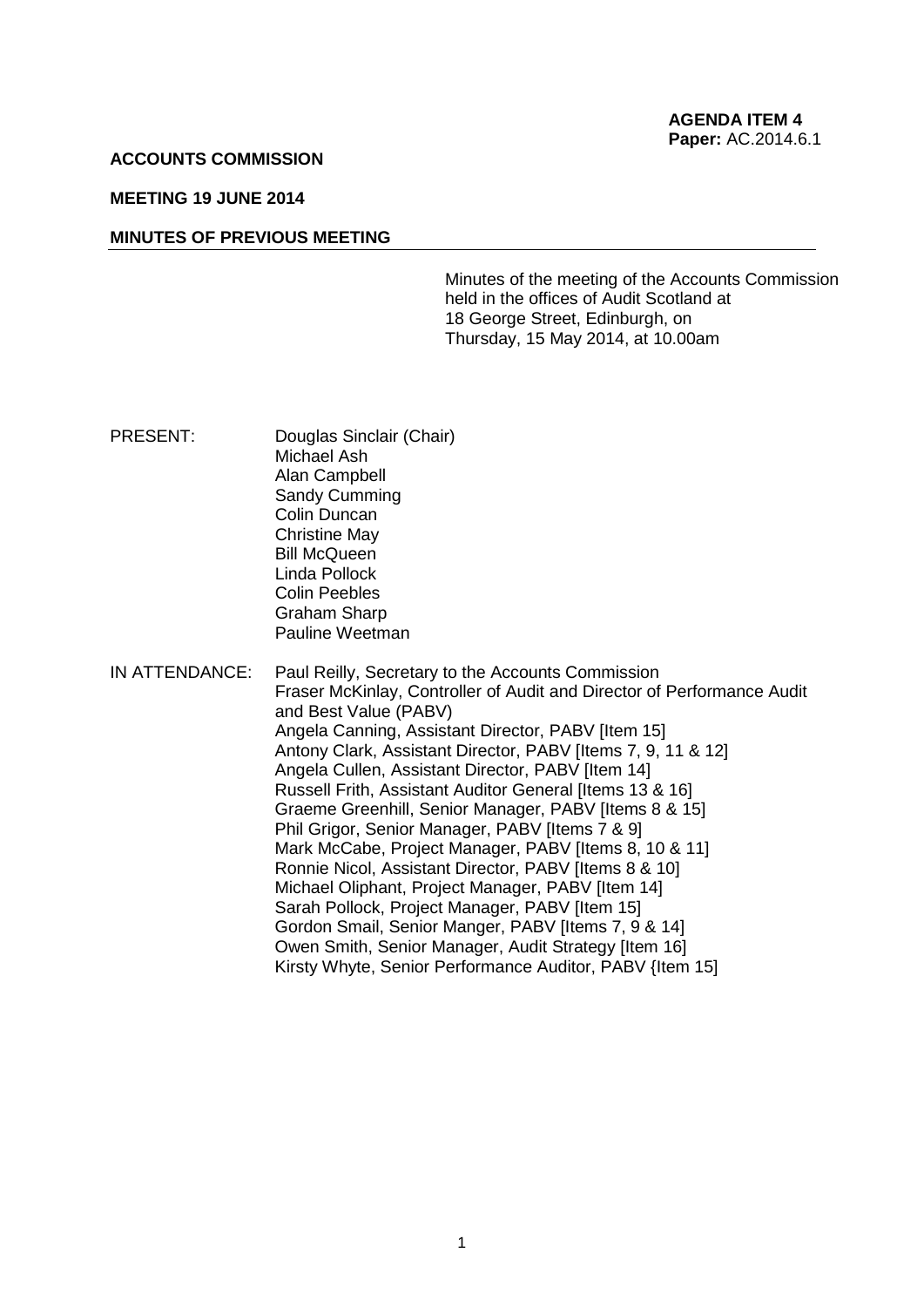# 1. Apologies for absence

There were no apologies for absence.

2. Declarations of interest

The following declarations of interest were made:

- Michael Ash, in items 11 and 12, as a member of East Lothian Community Planning Partnership.
- Bill McQueen, in items 7 and 9, as a member of the board of the Scottish Fire and Rescue Service.
- Christine May, in item 6, as an adviser to opencast mining companies, and in items 11 and 12 as Vice-Chairman of Fife Cultural Trust.
- Colin Peebles, in items 7 and 9, as chair of Stirling, Falkirk and Clackmannan branch of Soldiers, Sailors, Airmen and Families Association (SSAFA) Forces Help.
- Linda Pollock, in items 11 and 12, a member of the board of the Care Inspectorate.

## 3. Decisions on taking business in private

It was agreed that items 9 to 17 should be taken in private as they contained draft reports and confidential issues.

# 4. Minutes of meeting of 14 April 2014

The minutes of the meeting of 14 April 2014 were approved as a correct record.

### 5. Update report by the Secretary to the Accounts Commission

The Commission considered a report by the Secretary to the Accounts Commission providing an update on significant recent activity in relation to local government and issues of relevance or interest across the wider public sector.

During discussion the Commission:

- Noted advice from the Secretary on recent changes to the political and officer leadership in Aberdeen City Council.
- In relation to paragraph 54 (Scottish Public Services Ombudsman), noted advice from the Secretary that the model complaints handling procedure had been adopted by Audit Scotland on the Commission's behalf in 2013.

Thereafter the Commission agreed to note the report.

### 6. Update report by the Controller of Audit

The Controller of Audit provided a verbal update on his recent activity, including meetings and discussions with stakeholders.

The Commission noted the Controller of Audit's report.

7. Community Planning in Falkirk

The Commission considered a report by the Secretary introducing the report of the audit of Falkirk Community Planning Partnership by the Controller of Audit and the Auditor General for Scotland, and seeking direction on how to proceed.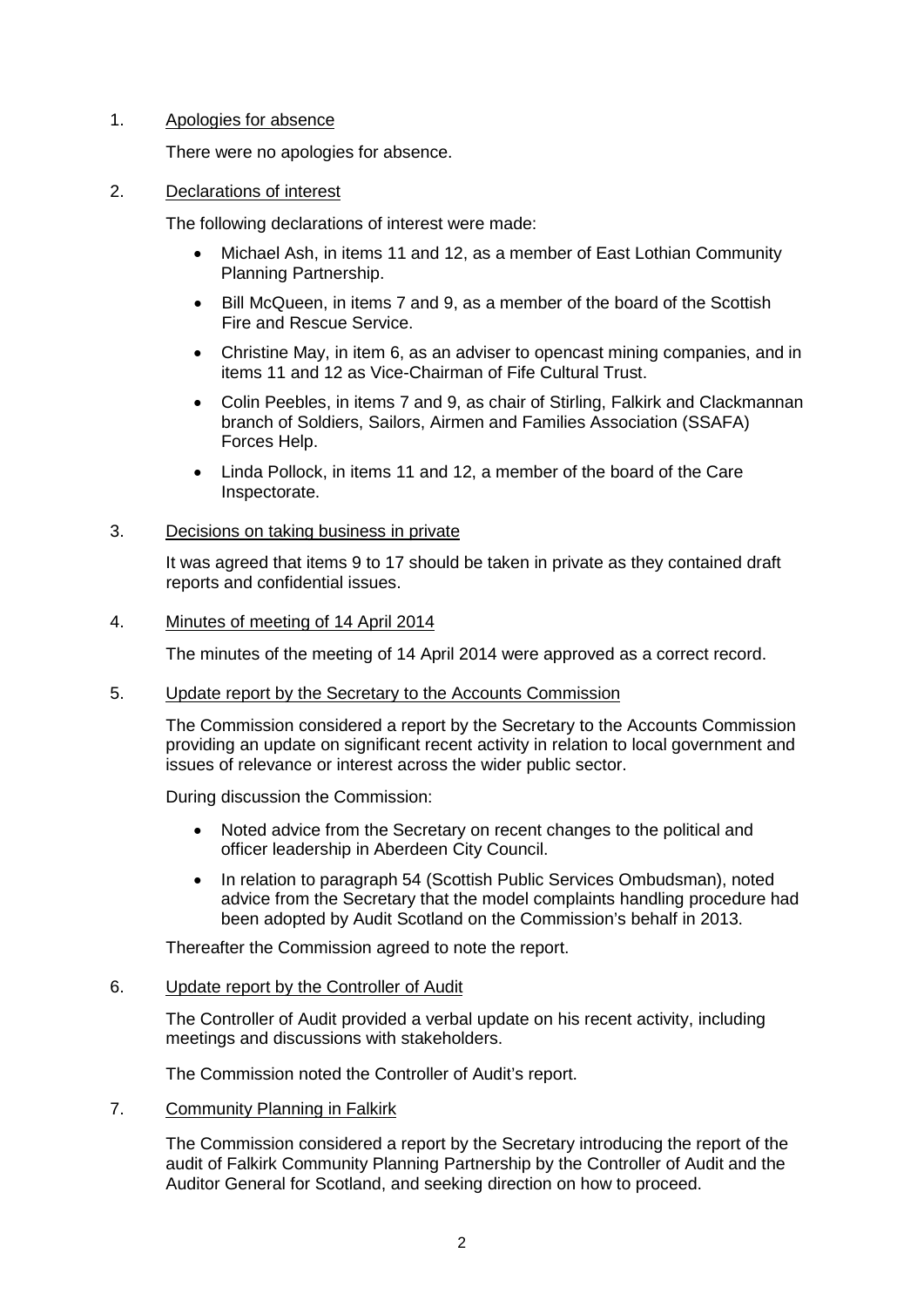Following consideration, the Commission agreed:

- That future reports on the audit of community planning partnerships provide information on:
	- o the dedicated support to the partnership
	- o the composition of the board of the community planning partnership.

*Action: Controller of Audit*

- To note the report.
- To consider in private how to proceed.

# 8. Best Value audit (follow-up): Comhairle nan Eilean Siar

The Commission considered a report from the Secretary introducing the Controller of Audit's report on the progress made by Comhairle nan Eilean Siar against improvements previously required by the Commission.

Following consideration, the Commission:

• Noted advice from the Controller of Audit that he would consider making more explicit in future follow-up reports the actual progress of a council against any agreed improvement plan.

*Action: Controller of Audit*

- Agreed to note the report.
- Agreed to consider in private how to proceed.

# 9. Community Planning in Falkirk [*in private*]

The Commission agreed that this item be held in private to allow it to consider how to proceed in relation to a report by the Controller of Audit on the audit of Falkirk Community Planning Partnership.

Following discussion, the Commission:

• Agreed to make findings to be published in early course.

### *Action: Secretary*

• Noted advice from the Controller of Audit that for each audit of community planning partnerships, it was the intention of the Auditor General for Scotland to write to the Chair of the appropriate health boards to ask them to formally consider the published report.

# 10. Best Value audit (follow-up): Comhairle nan Eilean Siar [*in private*]

The Commission agreed that this item be held in private to allow it to consider how to proceed in relation to a report by the Controller of Audit on progress made by Comhairle nan Eilean Siar against improvements previously required by the Commission.

Following discussion, the Commission agreed to make findings to be published in early course.

*Action: Secretary*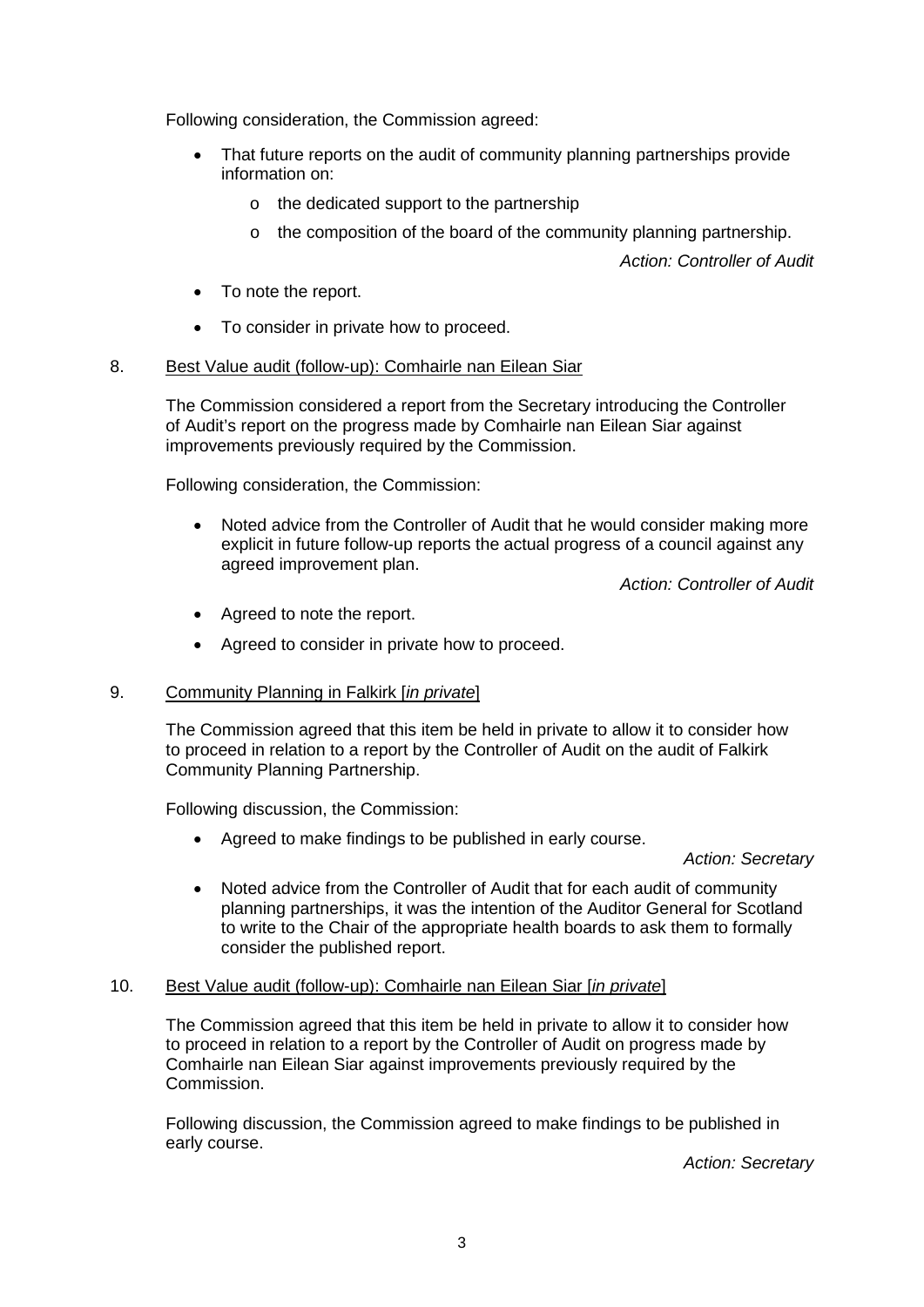## 11. The Shared Risk Assessment process and Best Value audit work [*in private*]

The Commission agreed that this item be held in private to allow it to discuss confidential deliberations by the Quality and Consistency Review Panel as part of the shared risk assessment process.

The Commission considered a report by the Director of Performance Audit and Best Value updating the Commission on the 2014/15 shared risk assessment process and the Best Value audit activity for 2014/15 arising therefrom.

During discussion the Commission:

- Noted a verbal update from the Director on the outcome of the Quality and Consistency Review Panel's deliberations on the 2014/15 shared risk assessment process.
- Noted advice from the Director that, following discussion at the Commission's Strategy Seminar, he was considering how to make more effective use of Audit Scotland's Best Value toolkits, and he would share the toolkits with Commission members for information.

### *Action: Director of Performance Audit and Best Value*

- Noted advice from the Director that he was continuing to develop proposals on a revised approach to auditing Best Value, upon which he would report to the Commission in due course.
- Agreed to endorse the proposed Best Value audit activity arising from the recent shared risk assessment process.

### 12. National Scrutiny Plan 2014/15 [*in private*]

The Commission agreed that this item be held in private to allow it to discuss confidential information in relation to the National Scrutiny Plan.

The Commission considered a report by the Director of Performance Audit and Best Value introducing the National Scrutiny Plan for Local Government 2014/2015 and its related commentary report.

Following discussion, the Commission endorsed the content of the National Scrutiny Plan and the covering report, subject to any changes arising from the Quality and Consistency Review Panel's deliberations on the 2014/15 shared risk assessment process being incorporated into the final documents.

#### 13. Expectations of audit – feedback and next steps [*in private*]

The Commission agreed that this item be held in private to allow it to discuss the interim findings from the Expectations of audit project.

The Commission considered a report by the Assistant Auditor General providing feedback on the findings of the Expectations of audit exercise since the November Commission meeting and outlining plans for the next steps.

During discussion the Commission: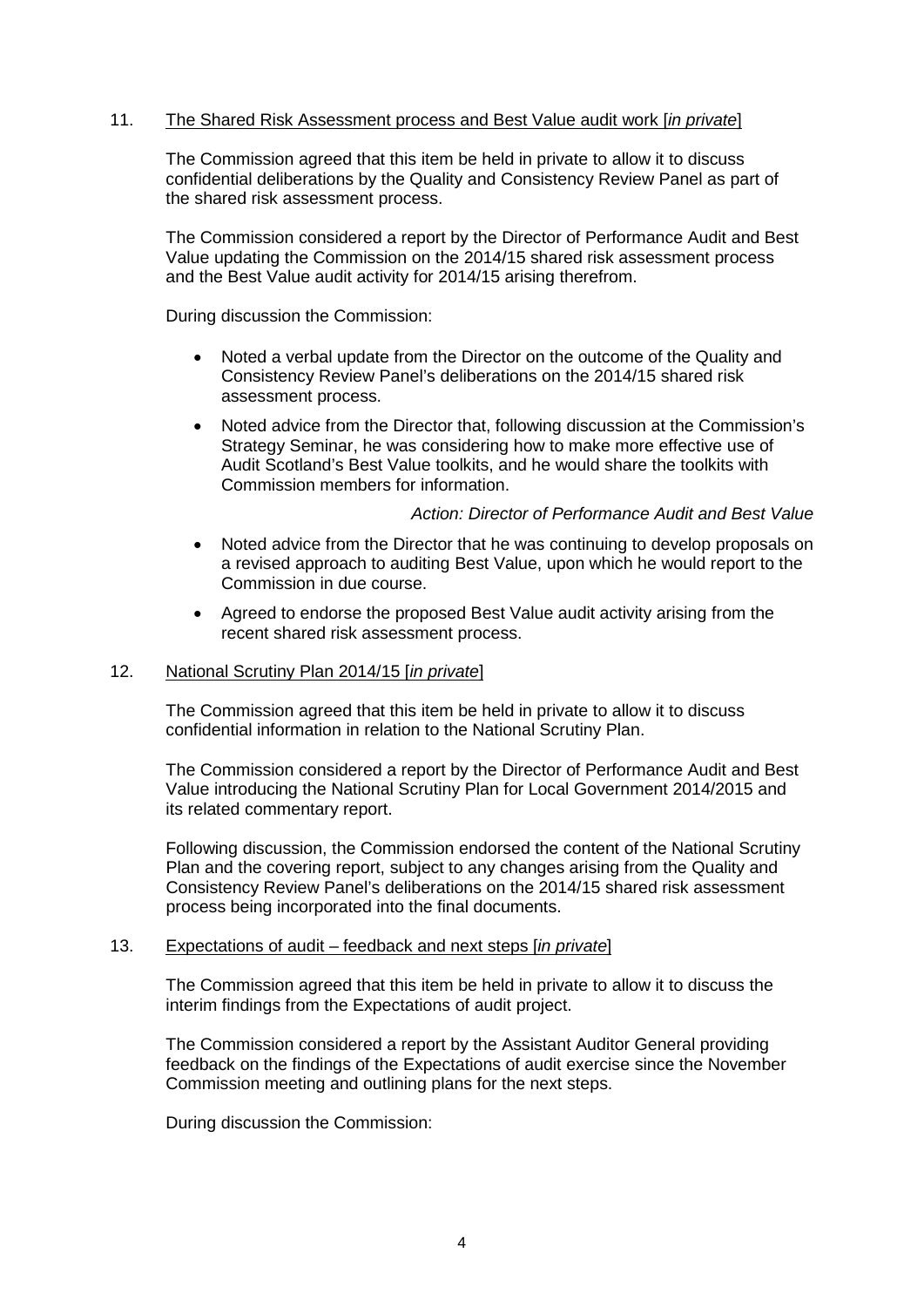- Noted advice from the Assistant Auditor General that issues around the funding model used for Audit Scotland would be discussed by the Commission at a future meeting.
- Agreed that papers in relation to the project should ensure clarity about the respective roles in the public audit model.

## *Actions: Assistant Auditor General*

Thereafter the Commission agreed to note the report.

### 14. Performance audit: Scotland's public finances: additional information [*in private*]

The Commission agreed that this item be held in private to allow it to discuss a draft report.

The Commission considered a report by the Director of Performance Audit and Best Value seeking approval of a checklist to be published with the joint Accounts Commission and Auditor General for Scotland performance audit report *Scotland's public finances: a follow-up audit* and its approach to engaging with councils.

Following discussion, the Commission approved the checklist, subject to the audit team considering a number of points raised in the discussion and consulting further with the sponsors of the performance audit, Bill McQueen and Pauline Weetman.

## 15. Performance audit – draft report: School education [*in private*]

The Commission agreed that this item be held in private to allow it to discuss a draft report.

The Commission considered a report by the Director of Performance Audit and Best Value proposing a performance audit report, *School Education,* and proposing arrangements for its publication and promotion.

During discussion the Commission agreed:

- That further thought be given to the most effective approach of ensuring chief executive input into, and interest in, project advisory groups.
- To approve the draft performance audit report *School Education* and the accompanying key messages document, subject to the audit team considering a number of points raised in discussion and consulting further with the sponsors of the performance audit, Linda Pollock and Graham Sharp.
- To delegate to the audit sponsors approval of a checklist for elected members.
- To approve the media strategy for the audit report as proposed in the Director's report.
- That this report be considered for follow-up work at an appropriate point.

*Actions: Director of Performance Audit and Best Value*

### 16. National Fraud Initiative: 2012/13 exercise [*in private*]

The Commission agreed that this item be held in private to allow it to discuss a draft report.